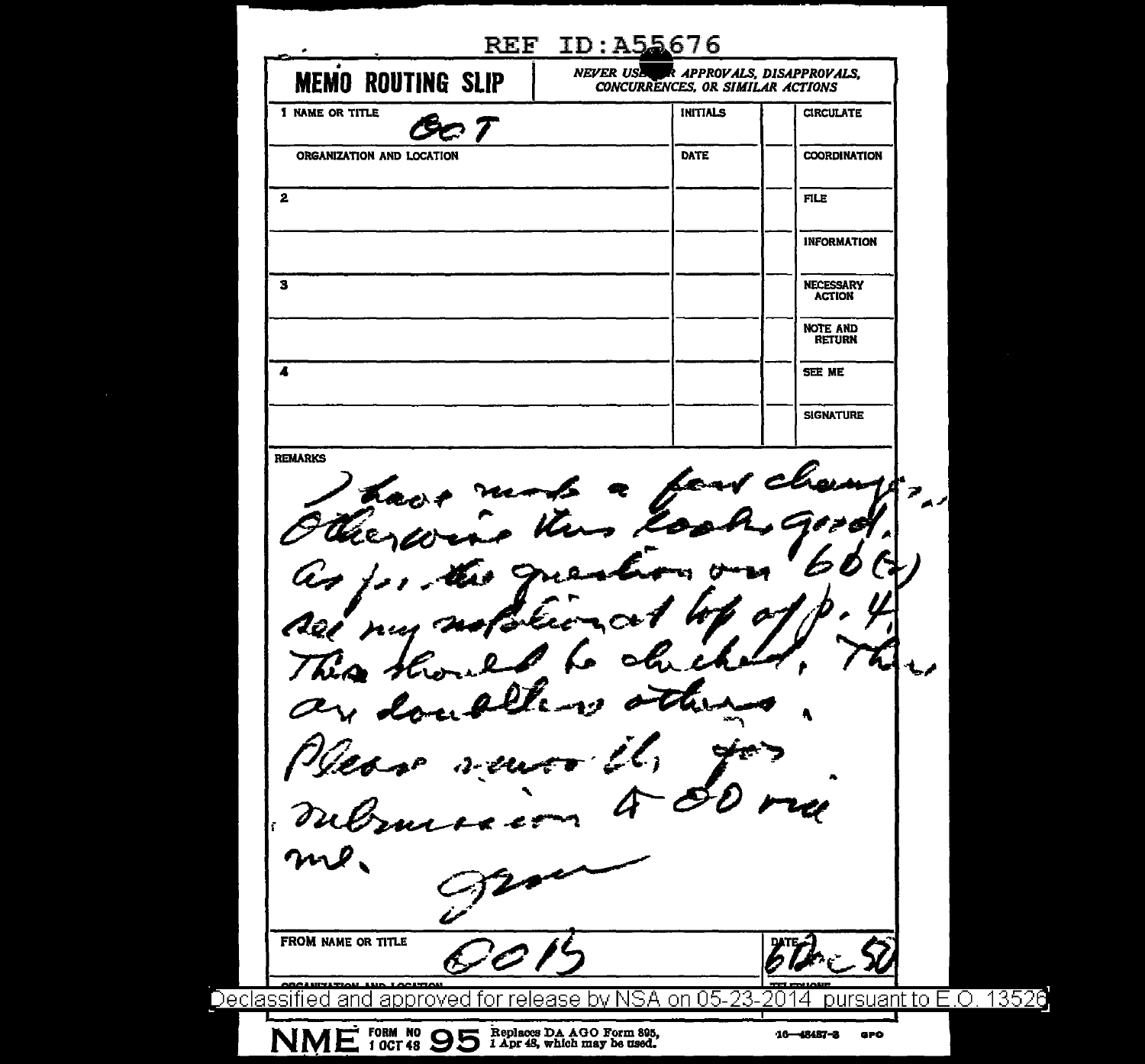REE エロー NE. USE FOR APPROVALS, DISAPPROVALS, **MEMO ROUTING SLIP** CONCURRENCES, OR SIMILAR ACTIONS 1 NAME OR TITLE **INITIALS CIRCULATE** ORGANIZATION AND LOCAT DATE hм **COORDINATION**  $\overline{\mathbf{2}}$ FILE.  $\bullet$ **INFORMATION** NECESSARY<br>ACTION  $\mathbf{3}$ NOTE AND<br>RETURN  $\overline{\mathbf{A}}$ SEE ME **SIGNATURE** REMARKS f Lave received b. И ാഹ sees ago معه Ð مە QQ (5 Đ Q Ð FROM NAME OR TITLE DATE 72 6. ORGANIZATION AND LOCATION **TELEPHONE** O NME FORM #9 95 Replaces DA AGO Form 895, 16-48487-3 ☆ GPO

 $\ddot{\phantom{a}}$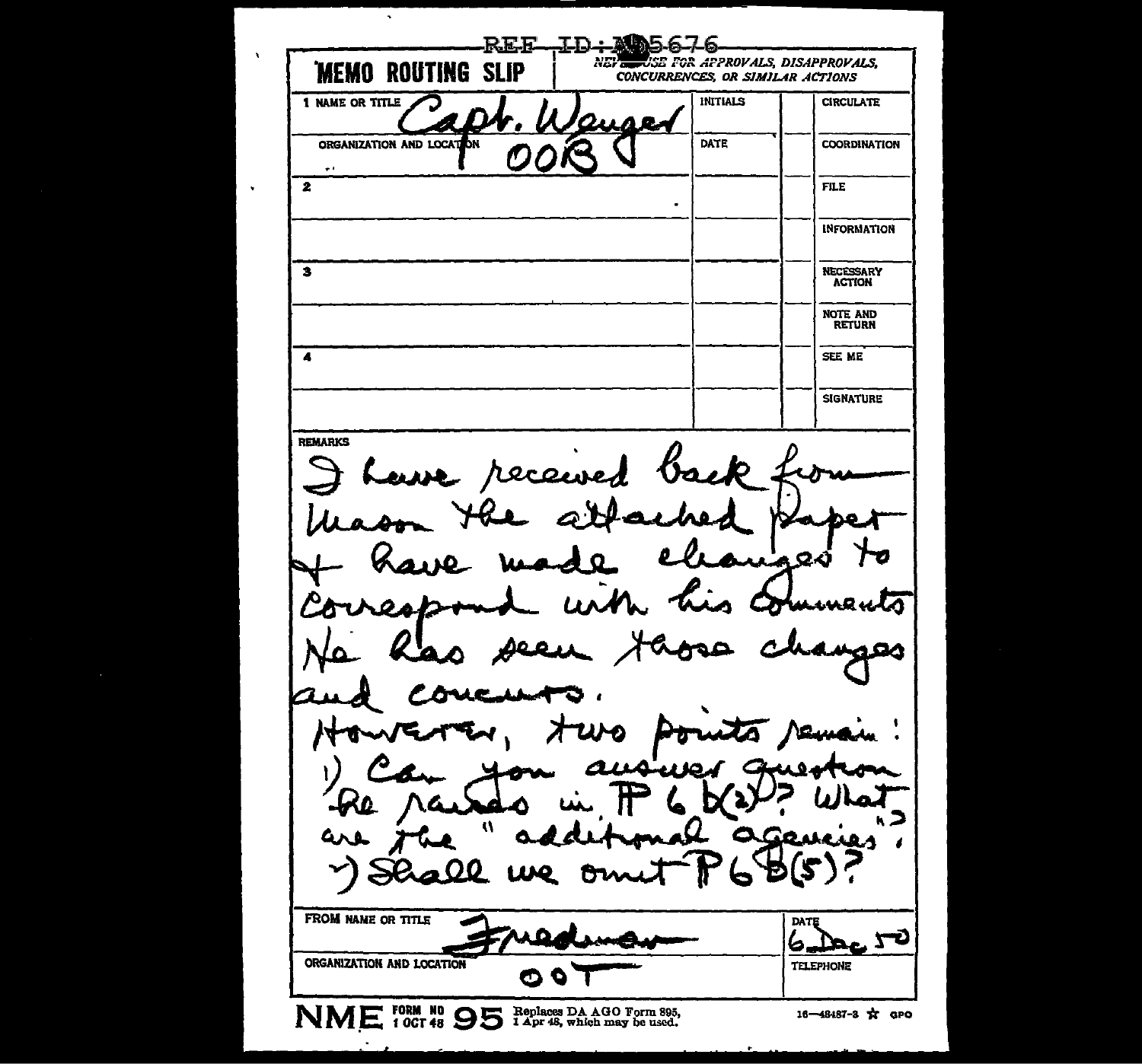≖מדטב OR APPROVALS. DISAPPROVALS. **NEVED MEMO ROUTING SLIP ENCES. OR SIMILAR ACTIONS** CON INITIALS **CIRCULATE 1 NAME OR TITLE**  $\lambda$ M ada ORGANIZATION AND LOCATION **DATE COORDINATION** VТ  $FIR$  $\overline{\mathbf{2}}$ **INFORMATION NECESSARY**  $\mathbf{a}$ **ACTION NOTE AND RETURN** SEE ME  $\overline{a}$ **SIGNATURE REMARKS** Hereunth remain Vse Aoon. Should my childre to see  $\frac{1}{2}$ alematicatalenter The: and octs you d'unthouse n ad FROM NAME OR TITLE FRAW 50 ORGANIZATION AND LOCATION **TELEPHONE** NME FORM NO OD Replaced DA AGO Form 895, 16-48487-3 \* аро esta fi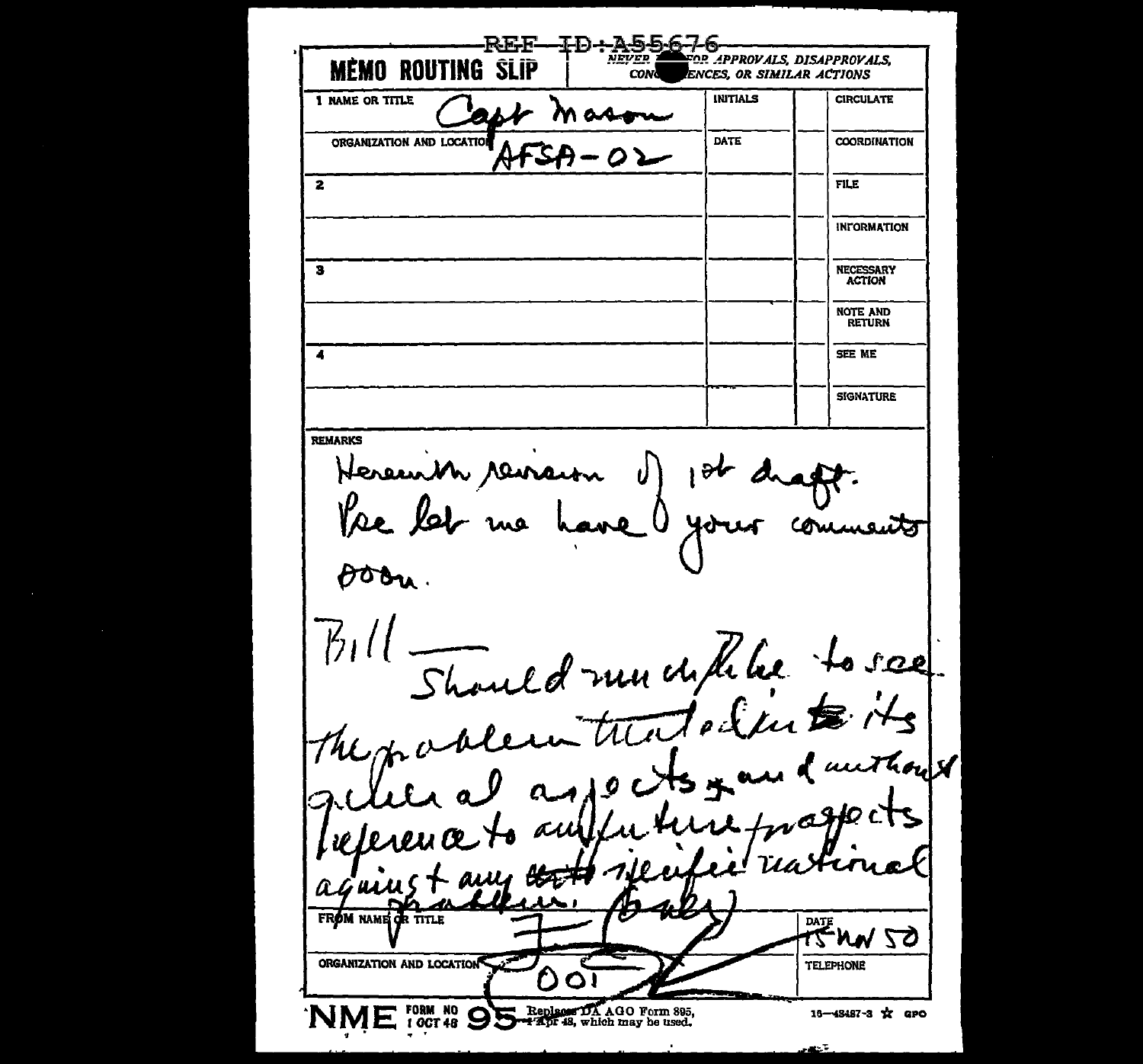<del>¶ଛ୍ଛ୍ଛ⊑କଳ୍⊡¥ቜ</del>5676 To this reason, should be to suggest the deletion ... às riar led the deletion of the Proposal that USCIB is leased Septeminil our own compartmentation is have don Two consideration that Their Banned not because into we thank reference to spiritie wablen's, concerning interde (in more places) une should to be to see & complete indifference, or at look The unpression, Read we are completel , boffled  $u_{\zeta}$ EO 3.3(h)(2) PL 86-36/50 USC 3605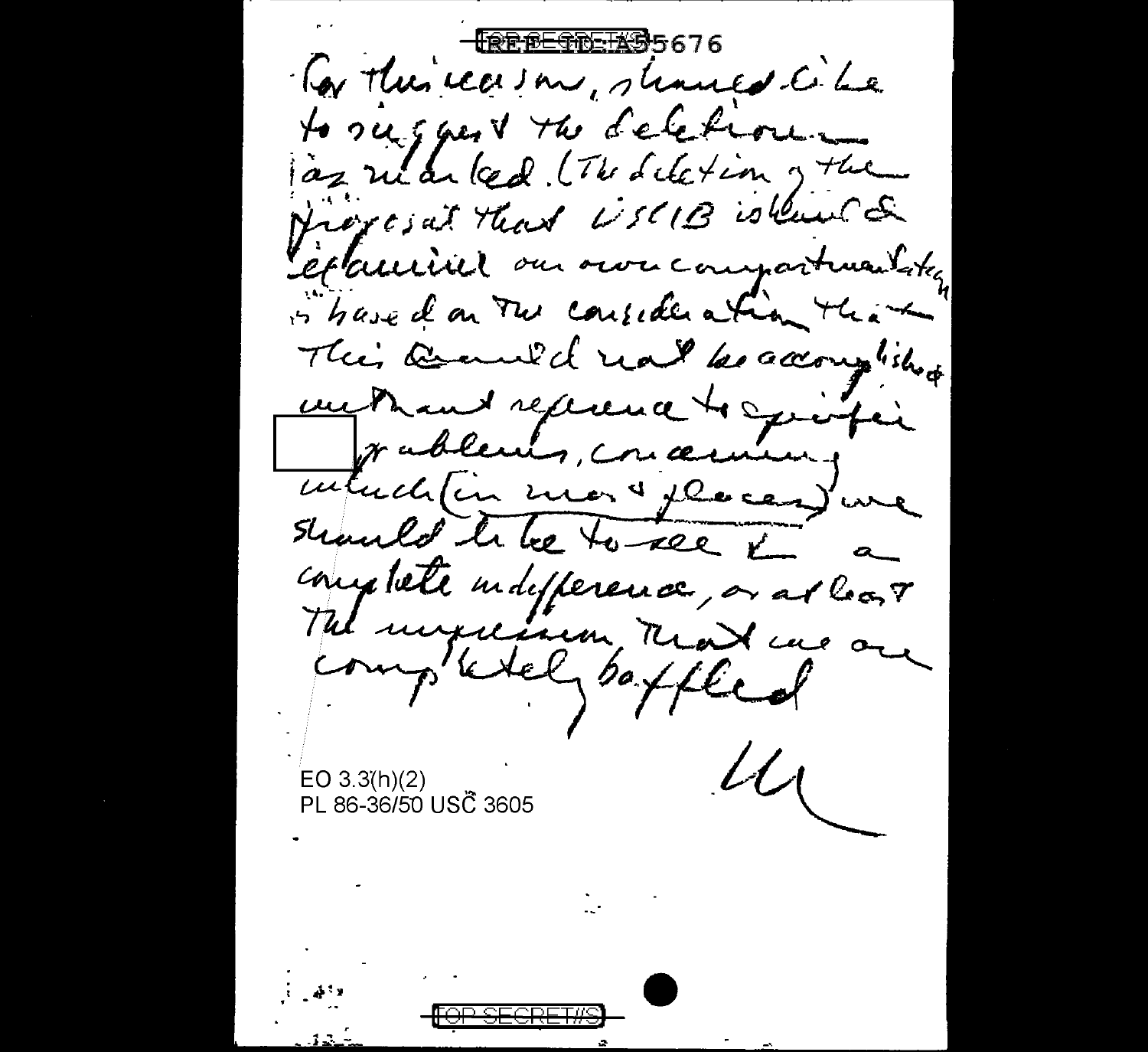**REPORT** BY THE USCIB COORDI THE UNITED STATES COMMUNICATIONS NOARD

ά'n

MEASURES FOR INCREASED SECURITY OF COMMUNICATION INTELLIGETCE

#### THE PROBIEM

1. What additional measures should be taken to protect  $\overrightarrow{H}$  present  $\overrightarrow{f}$  when COMINT sources and (2) auch new sources as may be expected soon to yield. vital information! ( \+ \\_  $\leftarrow$ 

Ving X 40L

جريرا

ke laun

u. h oud

FACTS BEARING UPON THE PROBLEM AND DISCUSSION

2. As set forth in Paragraphs 1-12 in the Snolosure.

#### **CONCLUSIONS**

5. It is concluded that:

A review of the entire problem of the security of present COMINT sources is warranted in the light of the present situation wherein there appears to be a gradual lessening of security in the fact of a more pressing need therefor.

the not diwent future, b. Who possibility Įu' m  $\mathbf{d}$ **Alm** ਮਿੰਟ to a state of readability - EV-L-eryptosystems-makes it a ٣Ţ No t imperative that there be no delay in the re-examination. I present COMINT hade the book security measures and the formulating and appligating with additional " naw measures which may prevent a repetition of the losses suffered in the recent past.

c. In connection with all high-level COMINT problems it is possible and it may be advisable to institute security safeguards such as were in force in connaction with certain high-level COMINT problems in World War II.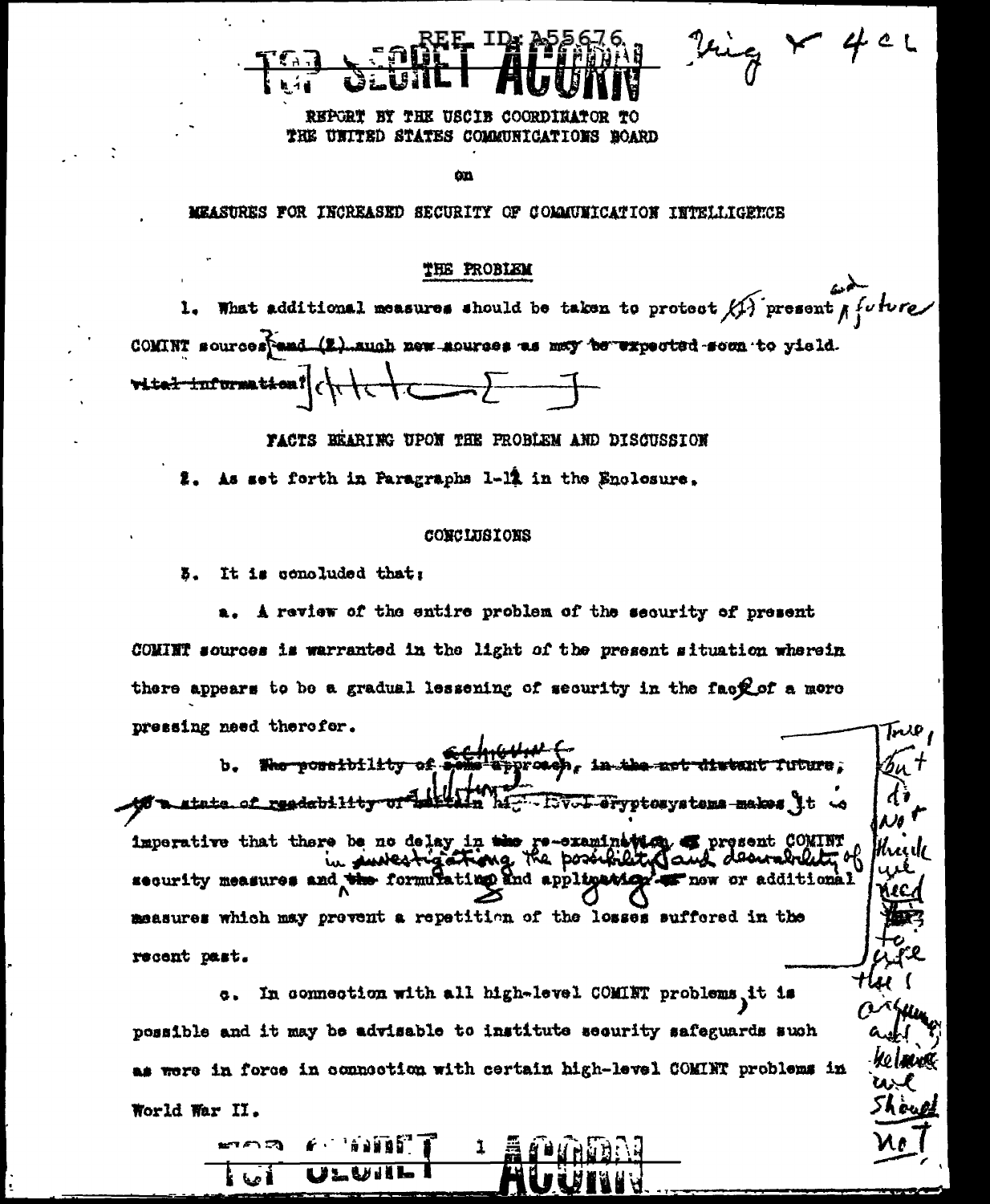# TOP SEBRET

### RECOMMENDATIONS

4. It is recommonded that:

a. USCIB direct the USCIB Security Committee to make the review referred to in Par. Sa and to submit recommendations arising from a study based upon consideration of Park. 3h and John the foregoing conclusions.

b. The USCIB Security Committee be directed to submit its Laumary 1951.<br>report to USCIB not later than 15 December 1950.



 $\mathfrak l$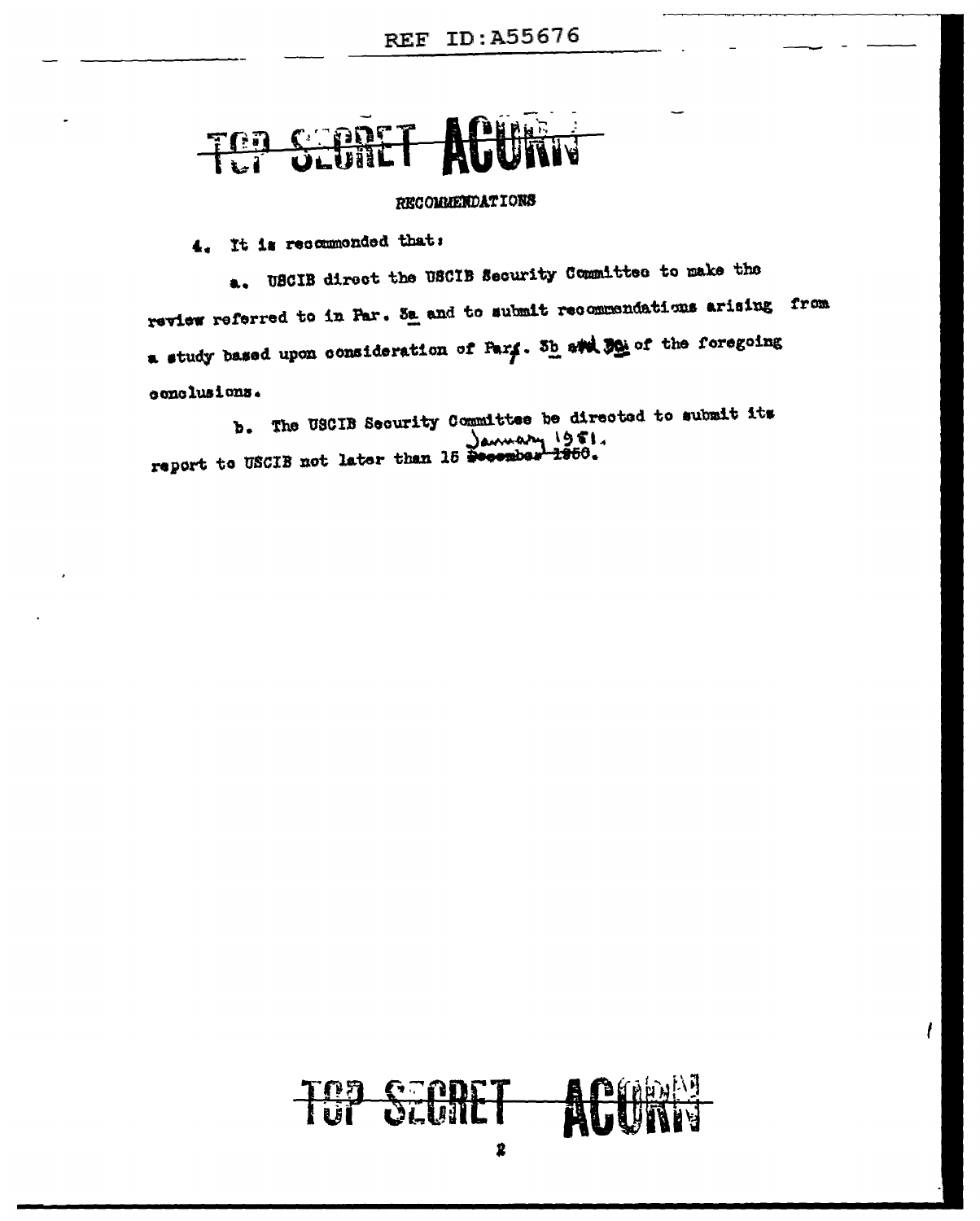**REF ID: A55676** 

THE CERTIFY EXCLOSURE

 $EO 3.3(h)(2)$ FACTS HEARING UPON THE PROBLEM AND DISCUSSION PL 86-36/50 USC 3605

> 1. Since the end of World War II there has been a continual improvement in the types of cryptosystems employed by foreign governments and a steady tightening of communication security practices, making the production of COMINT a problem of constantly increasing difficulties. Phis-if true especielly as regards COMINT desiring with the

「軽大家」大学、現ての歌いがたことであることで、

 $\sharp$ . In the face of the increasing difficulties in its production. the demand for COMINT has become even greater and the need for the protection of all COMINT sources increasingly imperative. Not only is this true as regards all ourrent COMINT sources, but we must anticipate even greater needs for the protection of new sources. For example, Then as A result of concentrated affart AFRA succeeded in solving cortain aryptosystems, the fruits thereof were goon denied us because of the with-Amasal from usage of all | high-level systems soon after success in their suite an was attained, and we have now been rirtually out of touch لنثلت high-level communications for three years. If we should regain agatact and then lose it again we are likely to be denied this titel source of intelligence for a much lumper period.

 $\mathbb{R}$  a. The basic essentials for effective security control of COMINT have finally been established after years of effort and the security situation has been considerably improved.

b. There is a general appreciation of the value of COMINT and the need for protecting its sources; and we now have the following mschanisms for better protection: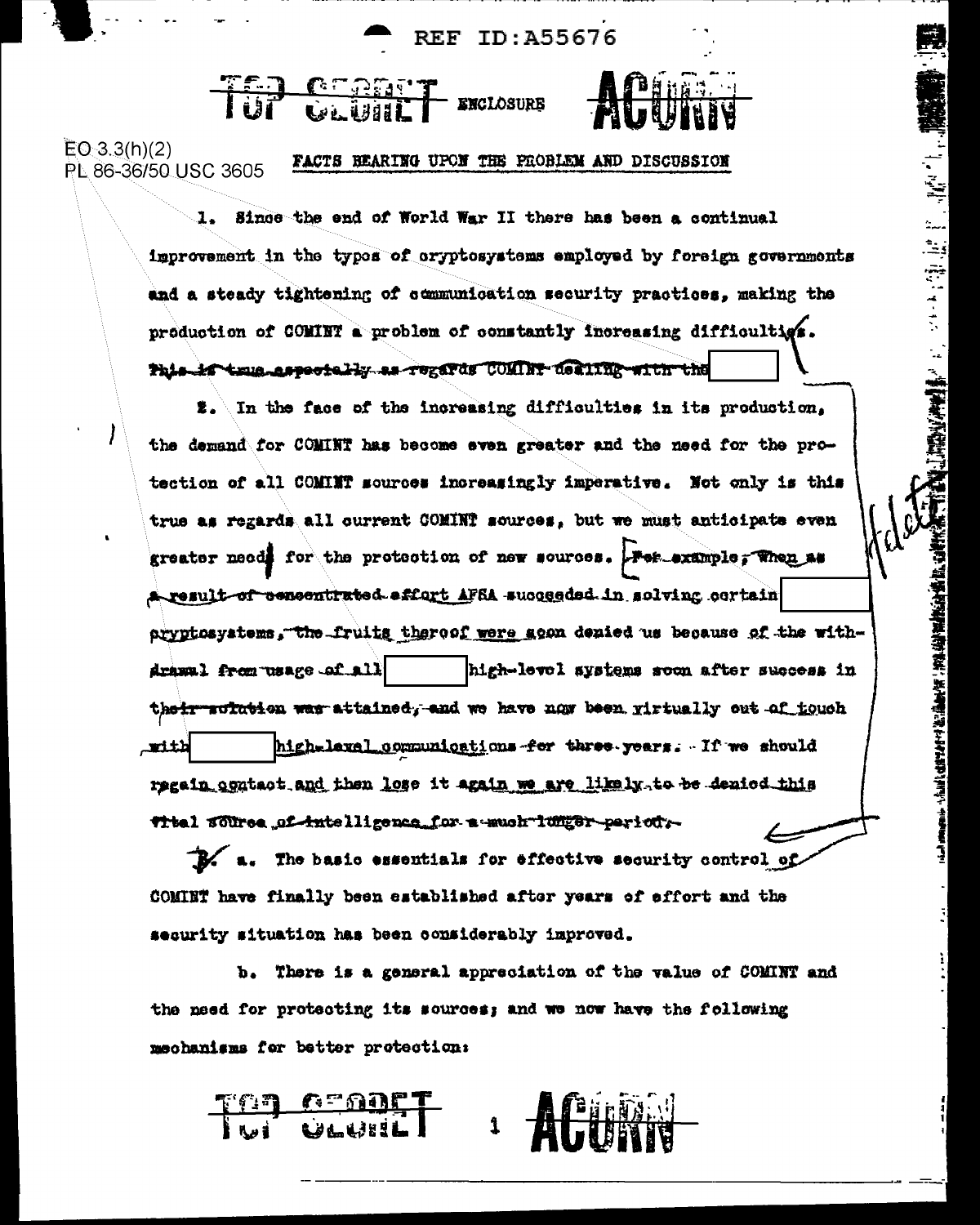### **REF ID: A55676**

### **TOP SECRET ACTUR**

- (1) A federal protoctive law (Public Law No. 513).
- (2) Improved investigative machinery.
- (3) An interdepartmental authority (USCIB)
- (4) A single U.S. producer of high-level COMINT (AFSA).
- (5) Common security standards.
- (6) Security agreements with our foreign collaborators.

a. The part played by USCIB in the foregoing improvements in security are notable. USCIB Directive No. 1, approved on 16 November 1948, and revised as of 13 October 1950, provides:

> "4. ... The Board will perform such functions as may be required to accomplish its objective, but it will place particular emphasis upon the following:

(c) Prescribing basic security standards and dissemination policies to protect all Communications Intelligence activities and sources."

المتعرض ومقاطع وموارد والمنافي والمهارون والملوقات والمتوافق والمحافي

b. The same reference (Par. 12) establishes, among other standing committees, a Committee on Security with the following responsibilities:

> "(b) Security. Formulation of interdepartmental security and dissemination policies, and coordination of other security matters under cognizance of USCIB."

**THE SEGRET ACE**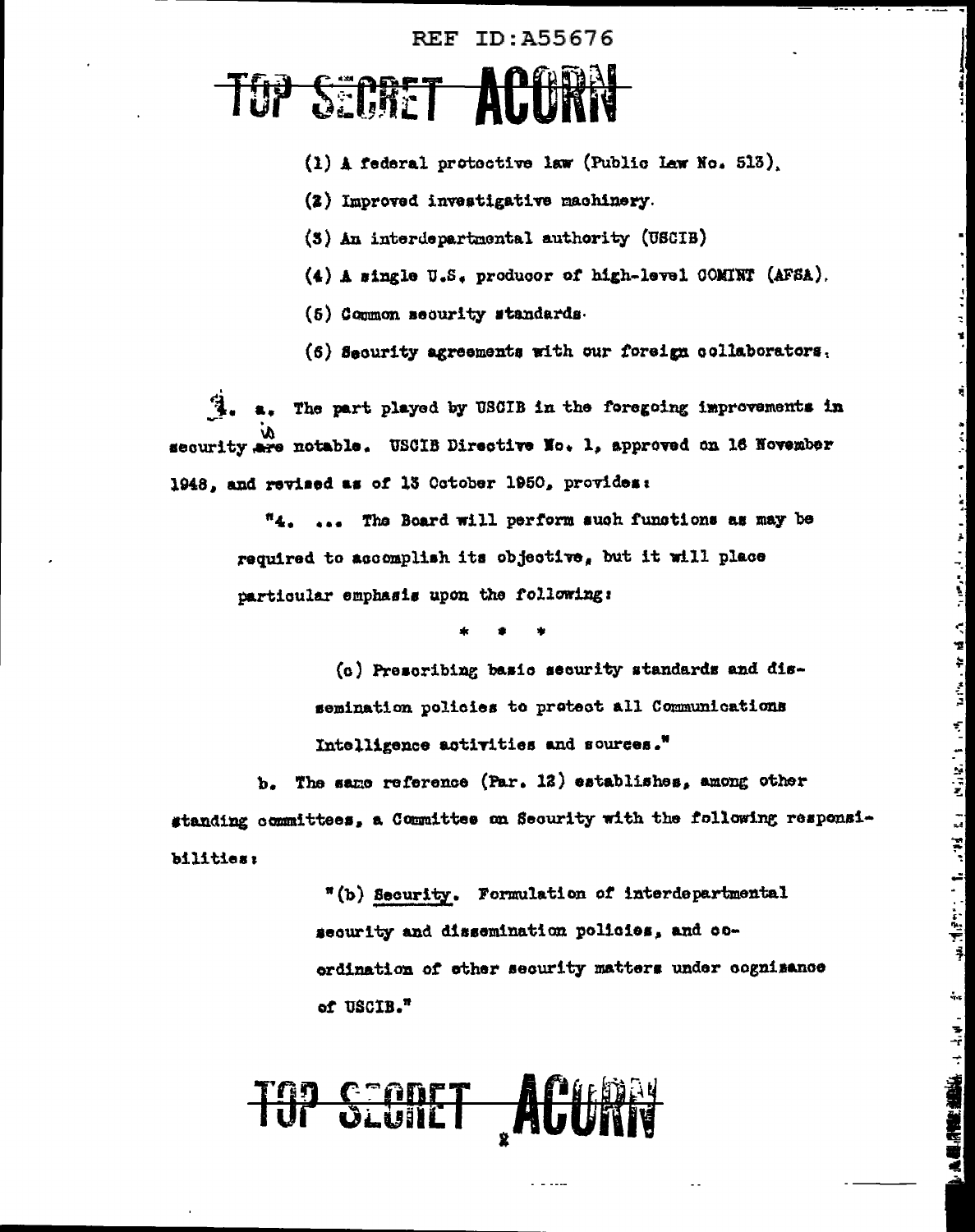### **REF ID: A55676**

## **TOP SEGRET ACT**

ł  $\frac{1}{2}$ 

> USCIB Directive No. 4. approved on 14 January 1949, and revised as of 25 October 1950, establishes "Instructions for the Compartmentation of COMINT information", including certain "Precautions in dissemination and utilization of results."

 $\mathcal{A}$ . As a consequence of the foregoing, there has been instituted within AFSA itself a  $\beta$  at  $\beta$  and  $\beta$  are  $\alpha$  compartmentation of problems, a feature which militates against technical efficiency in COMINT production but which is considered essential for security.

5. a. Nevertheless, the USCIB Coordinator is becoming increasingly concerned over what appears to be a gradual lessening of the security of COMINTSin the face of a nore pressing used therefor, Although important and basic steps have been taken since the war to establish security on a firmer foundation, other developments have eccurred which have, to a large extent, nullified the effects of our advances.

b. Despite the mechanisms and factors for better control, it is not believed that the sequrity situation has been improved to a degree which warrants brushing aside  $\left(\frac{M}{M}\right)$ all fear that ourrent and future success on high-level problems may be mullified by leakage of information to the Governments whose communications are now being or seem with be successfully attacked. In fact, the basis for continued apprehensions on this score remains the same or even stronger than before, because of certain new factors in the COMINT security picture. Among them are the following:

(1) There has been a steady and substantial increase of both workers and consumers. The list of indootrinated consumers alone has risen from 594 in February 1947 to 1,332 in June 1950. In addition,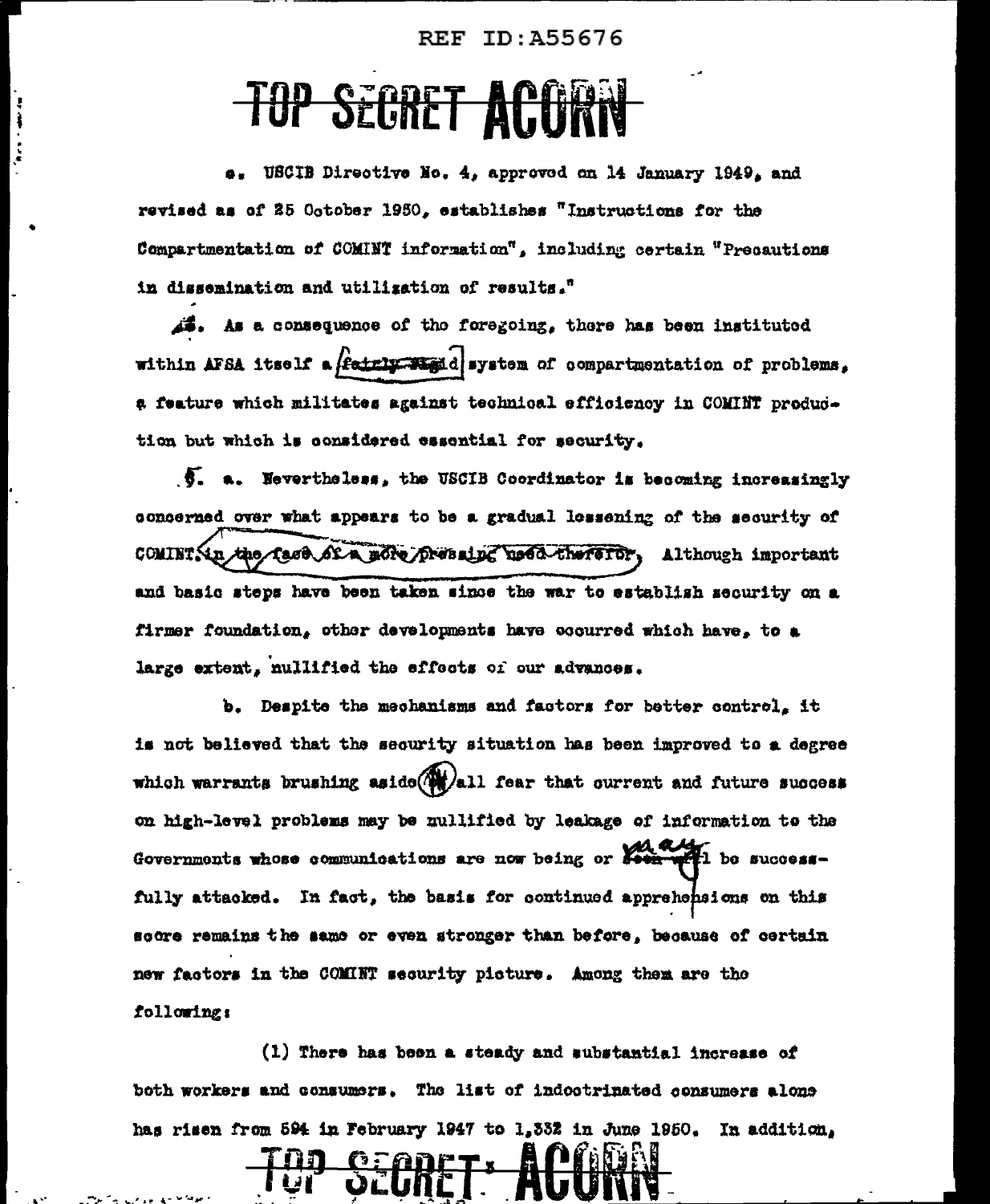MATEC ECK NSRB RDB **TOP SECRE** 

there have been immumerable in 'ividuals brought into the fringe of knowledge for administrative, oudgetary, or other reasons.

(2) Certain dissemination safeguards have gradually been relaxed. Material is new distributed and maintained in a number of areas in Washington outside the producing agencies, where it was never permitted before. Moreover, distribution has been authorized to additional agencies. Restrictions on the distribution of material to, and maintenance in, occupied areas have also been eased.

(3) The administrative, control, and budgetary machinery and procedures are such that large numbers of individuals must be apprised of numerous details of COMINT activities. (The large number of agenoies, effices, boards, and committees concerned with the operation and administration of COMINT activities necessitates innumerable reports, justifications, etc., which are very bazardous to security. The arrangements governing the operation of CIA are much more conducive to secrecy.)

 $(4)$  The dissemination of results is far too voluminous for rut 750,000 40,000 copies of COMINT translations, representing some<br>distribute to the final serverse of the contractors in September, safety. 16,000 individual decrypted messages, were in September. in White The handling of the German problem proved that COMINT can be 1950) effectively used even with the most drastic restrictions on dissemination  $\widetilde{D}$ 

Command Comency

(5) There is no over-all authority to insure observance of COMINT security regulations within offices of COMINT consumer agencies and organizations. Possibly too much individual authority and discretion are left to individual consumer and producer agencies to insure uniform application of adequate security measures. (The security control of atomic energy information is more centralized and rigid).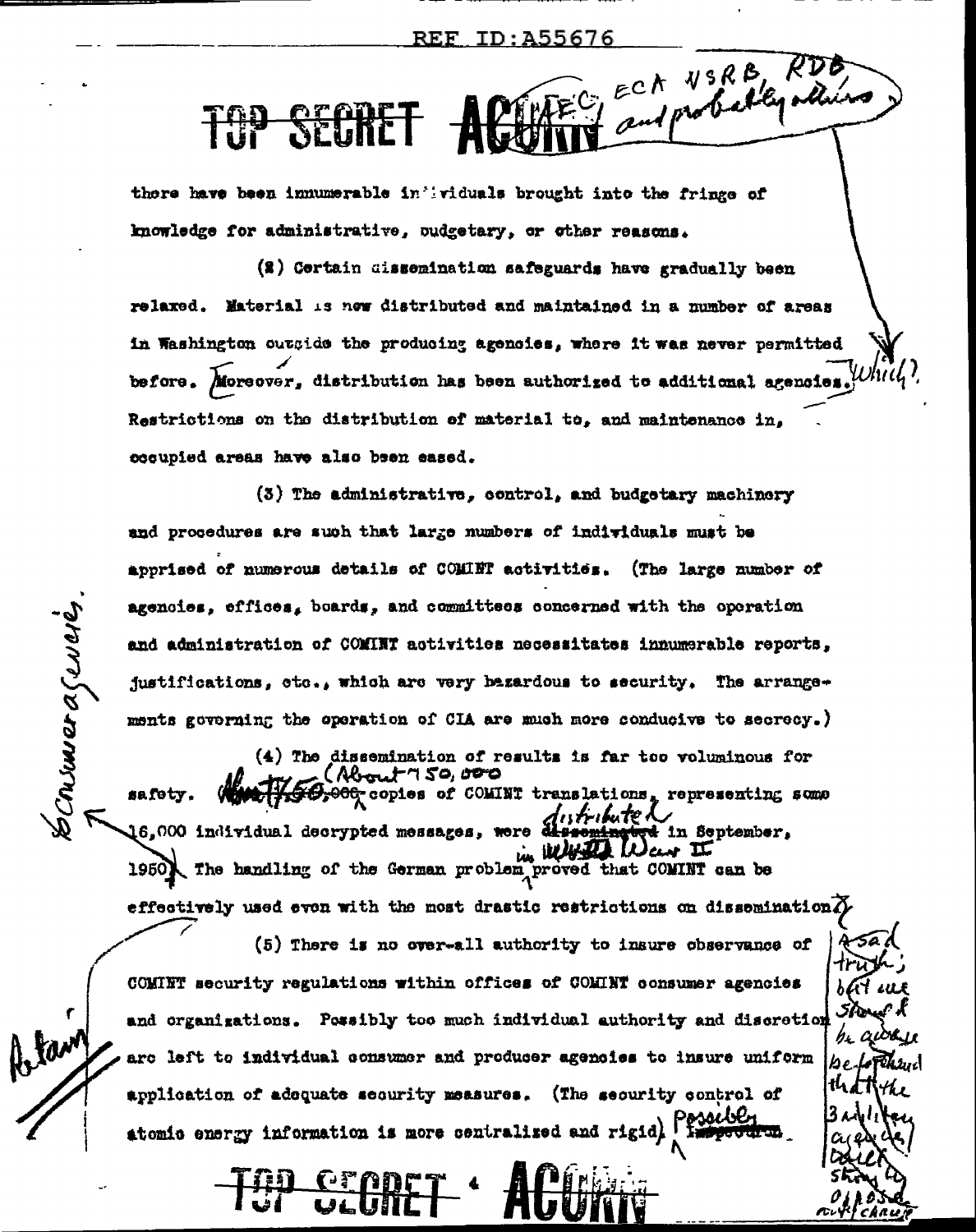**的复数的人** a di Kabupatén Kabupatén Kabupatén Kabupatén Kabupatén Kabupatén Kabupatén Kabupatén Kabupatén Kabupatén Kabupatén Ka REF ID:A356766/7 Janerika Braa a per وسعيه : ۽ authority which was vested in and exercised by the Crypto-**RUGIT AB** grabbie-Security foard might-well be vested in and wiercised by USCIB. It is obvious that under the foregoing conditions the laws of ot the continued security of COMINT. In the finit place the diences for probability are bound to operate to produce inadvertent leakage of tter un information, even though the question of loyalty may not enter into the

werease as the area of dissemination of COMINT increases, since picture at all, The chances for the leakage increases in direct proportion to the number of persons who are taken into the picture, the chances for wadurstent loss of documents increases in direct proportion to the number of documents disseminated. and in the COMINT field, the loss of a single document, acho, sometimes regardless of its specific contents, may have disastrous consequences. Af the decument should fall into the wrong hands it most certainly will be followed by such consequences upon our COMINT activities. During World War II certain special security safeguards were

established in particular segments of the German COMINT problem. Actual experience with these safeguards amply demonstrated their feasibility and the practicability of operating successfully with an extremely limited number of sperational personnel who had a real "need-to-know" and with the absolute minimum of dissemination. That experience proved the possibility of maintaining the utmost security under difficult circumstances, and constitutes a contradiction of the frequently-heard contention that operational effectiveness of COMINT is inevitably defeated by too strict limitation of dissemination to consumers.

 $C_{\bullet}$ . It is possible to safeguard COMINT by employing special disguises which will not handicap its usefulness and which at the same time will serve to hide the exact source from which it comes.



Lives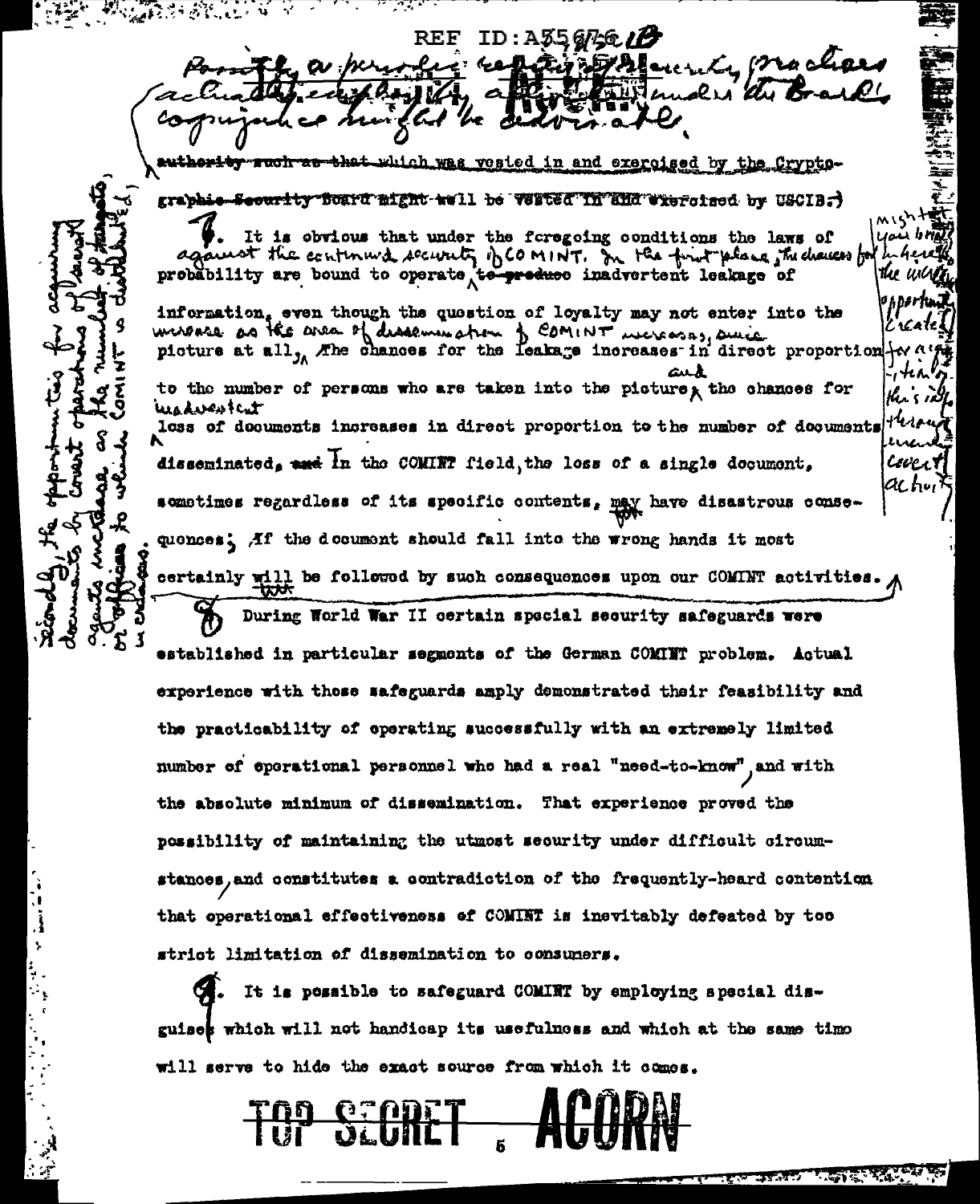### TÜP SECRET **ALTIRE**

The latter possibility, together with more rigid limitations on dissemination may be necessary to insure us against the drying up of the sources of this vital information.

12. a. In considering what additional steps should be taken as soon as possible) it is convenient to divide the whole problem of COMINT security into four principal segments:

> (1) Security precautions applicable to all steps in the production of the information.

(2) Format of the final product (whether or not the source of the information, when it leaves the production agency, is obvious).

(3) Control of production of copies and their dissemination to consumers.

(4) Security precautions applicable to the operational use of COMINT.

b. Under its charter USCIB prescribes basic security standards and dissemination policies and therefore it has cognizance of all four of the above-mentioned segments.

operational a. The USCIB Coordinator has jurisdiction over only the first 11. segment (Par. lla(1)) and has instituted within AFSA as rigid security controls in the production of COMINT information as practicable under the mechanics of processing. Compartmentation has been especially rigid in respect to the processing of the principal high-level cryptosystems and it is doubtful whether further steps can be taken in that direction